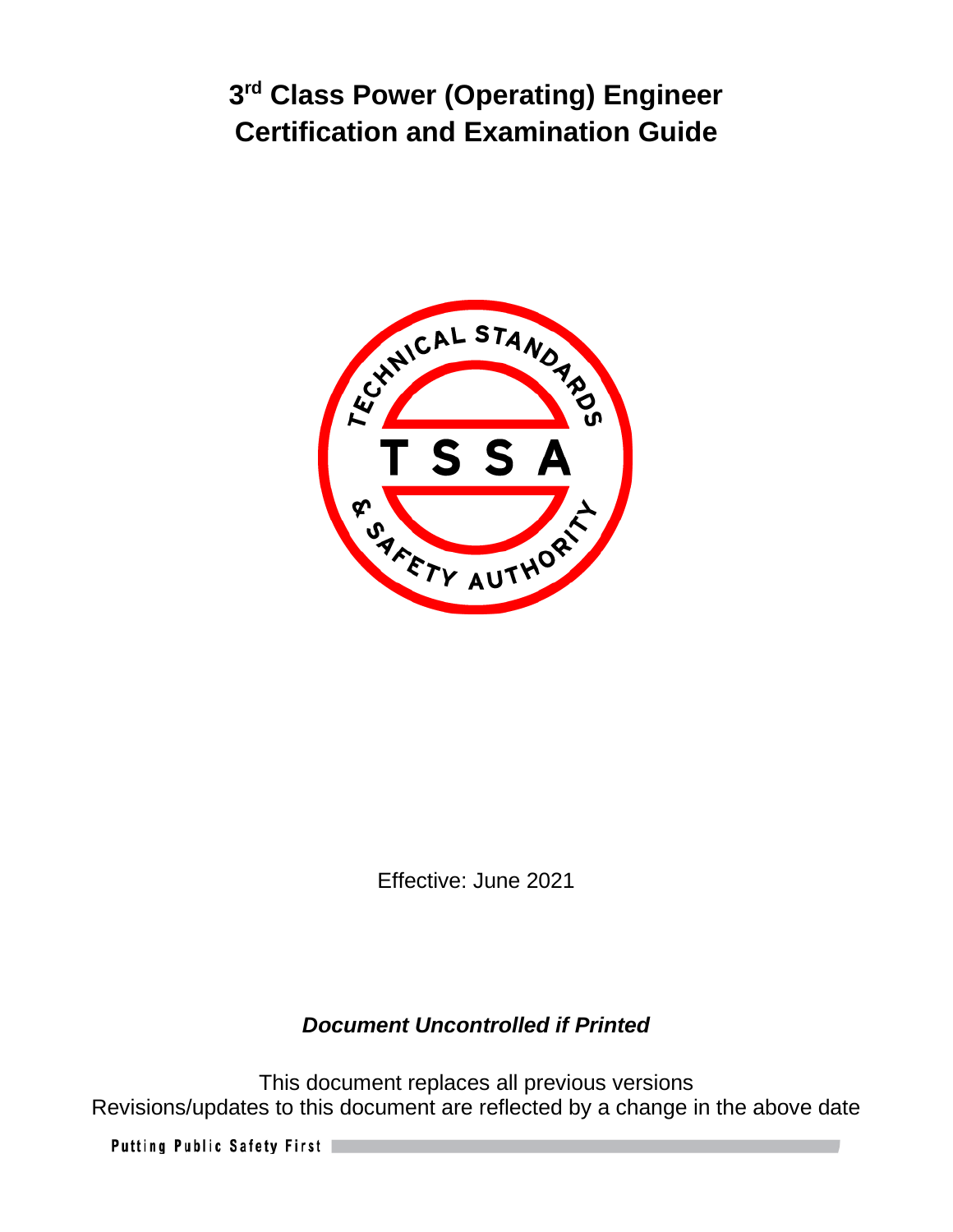

# **Syllabus**

The following SOPEEC syllabus has been adopted by TSSA and provides the subject matter upon which a candidate will be examined, and all related topics of study.

### **3A-1**

#### 1. APPLIED MATHEMATICS:

Use these mathematics disciplines to complete engineering calculations:

a. Elementary algebra (simple equations); trigonometry; mensuration (areas, volumes of plane and solid figures); natural and naperian logarithms (using calculators).

#### 2. APPLIED MECHANICS:

Explain theories, define terminologies, and perform problem-solving calculations involving the following topics:

- a. Application of forces; vector diagrams.
- b. Forces on level and inclined surfaces.
- c. Linear and angular velocity and acceleration.
- d. Work, power and energy.
- e. Moments of force and simple machines; mechanical advantage; velocity ratio; efficiency.
- f. Stress and strain; safe working stress; yield point and ultimate strength; factor of safety.
- g. Bending of beams; equilibrium, shearing forces and bending moments.
- h. Density and specific gravity.

#### 3. THERMODYNAMICS:

Explain theories, define terminologies and perform problem-solving calculations involving the following topics:

- a. Temperature measurement units/scales.
- b. Expansion of solids (linear, area and volume) and liquids.
- c. Quantity of heat; specific heat.
- d. Changes of state: sensible and latent heat, heat content in mixtures of water, ice and steam; saturated and superheated steam.
- e. Steam tables; temperature-enthalpy charts; critical temperature and pressure; dryness fraction; equivalent evaporation, factor of evaporation.
- f. Methods of heat transfer; conduction, convection, radiation.
- g. Work and heat; mechanical equivalent of heat; laws of thermodynamics.
- h. Expansion and compression of gases: Boyle's and Charle's laws of perfect gases, general gas law, characteristic gas constant; isothermal, adiabatic and polytropic processes; pressure-volume diagrams; work done in cylinders; indicated horsepower; thermal efficiency.

#### 4. APPLIED SCIENCE:

- a. Basic Chemistry:
	- I. Molecules, atoms, elements, compounds, mixtures.<br>II. Structure of the atom. atomic number. atomic weigh
	- Structure of the atom, atomic number, atomic weight, formula weights, the mole; molar mass calculations; periodic table of the elements.
	- III. Chemical formulae; balancing chemical equations.
	- IV. Properties of acids, bases, salts.
	- V. Simple organic chemistry; structure of hydrocarbons.
	- VI. Typical industrial applications of chemistry: water treatment, combustion; corrosion.
- b. Metallurgy and Engineering Materials:
	- I. ANSI and ASME classifications of metals; methods of steel and iron production.<br>II. Properties, grades and applications of cast iron
	- Properties, grades and applications of cast iron
	- III. Properties, grades and applications of steel; alloying metals and applications.<br>IV. Properties and applications of non-ferrous metals
	- Properties and applications of non-ferrous metals

Date Effective: June 2021 Page 2 of 12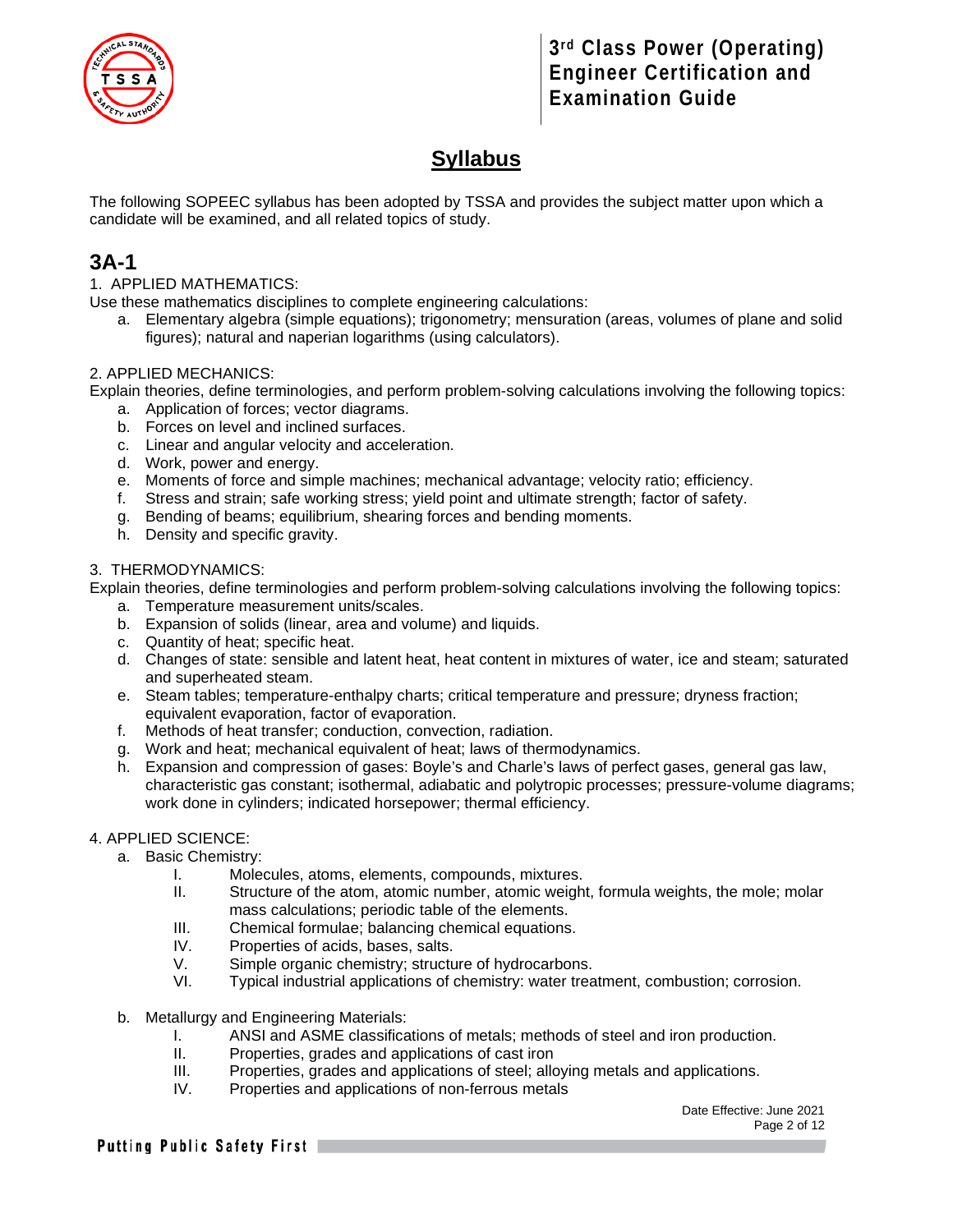

- V. Properties and applications of non-metallic materials; plastics, carbon fibres, ceramics, polymers.
- VI. Corrosion principles; types of corrosion, corrosion monitoring and prevention methods and devices, corrosion inspection.
- c. Industrial Drawings:
	- I. Identify components and interpret symbols for the following engineering drawings:
		- i. Process flow drawings.
		- ii. Piping and instrument drawings.
		- iii. Engineered construction drawings for pressure vessels and other equipment.
		- iv. Equipment layout.
		- v. Material balance.

### **3A-2**

- 5. INDUSTRIAL LEGISLATION:
	- a. General knowledge of the purpose, content and application of the boiler and pressure vessel codes and regulation, including the Power Engineers' Regulations in the student's jurisdiction.
	- b. State the purpose and describe the general content of each of the following codes:
		- I. ASME Section I
			- i. Power Boilers
		- II. ASME Section IV
		- i. Heating Boilers
		- III. ASME Section V
			- i. Nondestructive Examination
		- IV. ASME Section VI
			- i. Suggested Rules for Care of Heating Boilers
		- V. ASME Section VII
			- i. Suggested Rules for Care of Power Boilers
		- VI. ASME Section IX
			- i. Welding & Brazing Qualifications
		- VII. II. CSA Standard B.51
			- i. For Construction and Inspection of Boilers and Pressure Vessels
		- VIII. CSA Standard B.52
			- i. Mechanical Refrigeration Code
		- IX. National Board Inspection Code
- 6. CODE CALCULATIONS, A.S.M.E. Code Section I:

Use Code formulae and information to calculate the following (using SI units):

- a. Designed thickness and allowable pressures of boiler tubes, drums, dished and hemispherical heads.
- b. Sizes and capacities of boiler safety valves.

#### 7. FUELS AND COMBUSTION:

- a. Requirements for efficient combustion of boiler fuels; complete and incomplete combustion.
- b. Classification, properties and combustion characteristics of coal, fuel oil and natural gas; other (nonfossil) fuels.
- c. Fuel analysis; proximate, ultimate, fuel heat value; calorimetry.
- d. Combustion chemistry; combustion equations for coal, oil, and gas; molar masses for combustion products.
- e. Combustion calculations; oxygen, air and excess air required, given fuel analysis.
- f. Flue gas analysis methods and devices; CO; CO2 and O2
- g. Control of emission standards: NOx, SO2, particulates.

#### 8. PIPING:

Date Effective: June 2021 Page 3 of 12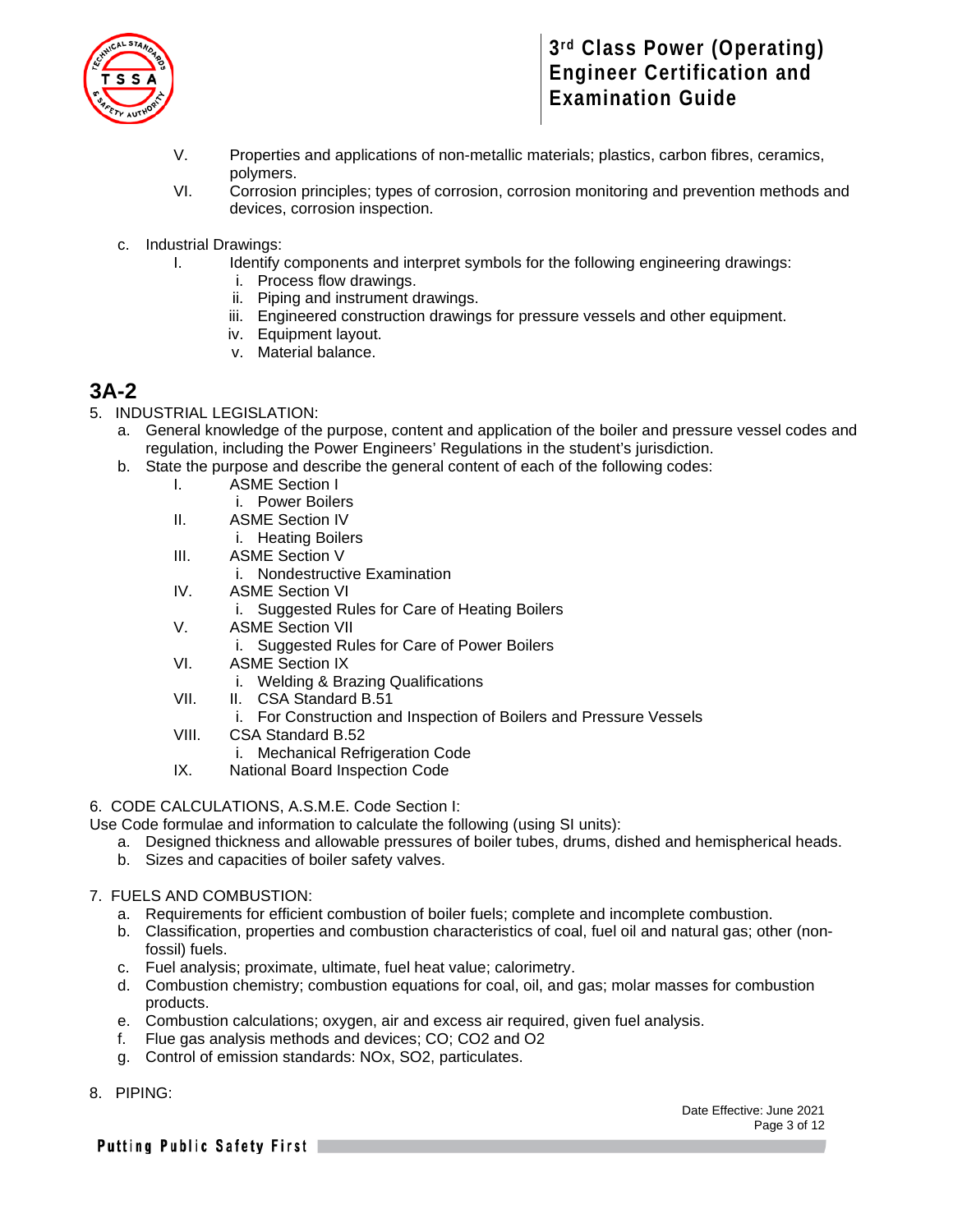

- a. Codes and standards for pressure piping: ASME, ANSI, CSA, ASTM; identification and sizes of piping; B31.1, B31.3; power piping vs. pressure piping.
- b. Ferrous piping materials and methods of manufacture; specifications and service ratings; non-ferrous materials.
- c. Non-metallic piping: materials and applications.
- d. Strength of piping; effects of temperature on piping.
- e. Piping connection methods: threaded, flanged, welded; design, materials, selection and installation of gaskets.
- f. Designs and applications of expansion devices, supports and anchors.
- g. Types of steam traps; trap sizing and selection; trap installation configurations, trap inspection installation configurations; trap inspection and maintenance; trap flow calculation.
- h. Water hammer: effects; causes; design and operational preventions.
- i. Insulation: purposes; benefits; characteristics; common materials and their uses; methods of application; cladding; care of insulated piping systems; calculations using configurations; valve trim; actuator types.

#### 9. ELECTROTECHNOLOGY:

- a. Direct Current Theory:
	- I. Electron theory; theory of magnetism; magnetic field; force on conductor.
	- II. Electromagnetic Induction: induced EMF; Faraday's and Lenz's Laws of Induction; Fleming's right-hand rule; self-induction in a coil; mutual induction.
- b. Direct Current Machines:
	- I. Generators: operating principles, construction, commutation, speed and voltage control; types (shunt, series and compound).
	- II. Motors: principle of operation, torque development and measurement, armature reaction, interpoles, speed control, methods of starting, types (shunt, series and compound), protection devices.
- c. Alternating Current Theory:
	- I. Generation of an alternating EMF; sinusoidal waveforms; phase relationships.
	- II. Resistance in AC circuits; inductive and capacitive reactance; impedance; power and power factor; single and multi-phase circuits.
- d. Alternating Current Machines:
	- I. Alternators: principle of operation, construction, voltage regulation, excitation methods, parallel operation, synchronizing procedures; automatic synchronizers, taking off the line, switchboard components (meters, breakers, machine protection relays).
	- II. Motors: principle of operation of induction and synchronous motors; construction; speed and slip; starting methods for induction motors; speed control; variable speed starting, stepstarting.
	- III. Transformers: operating theory; types (design and construction), losses and efficiency; methods of cooling; safety and fire protection.
- e. AC Systems, Switchgear, Safety:
	- I. Components, layout, and operation of a typical industrial AC power system.<br>II. Components of an AC generator panel.
	- Components of an AC generator panel.
	- III. Circuit protective and switching equipment: fuses, safety switches; circuit breakers; circuit protection relays; automatic bus switchover (emergency supply to normal supply); grounding; lightning arresters.
	- IV. UPS/Inverter Systems: purpose, components, operation; battery design and maintenance.
	- V. Electrical safety for operators.

#### 10. ELECTRICAL CALCUALTIONS:

Explain theories and perform calculations for:

- a. Current, voltage, resistance in series and parallel circuits; using Ohm's Law and Kirchhoff's Laws; Wheatstone Bridge.
- b. Temperature coefficient of resistance.

Date Effective: June 2021 Page 4 of 12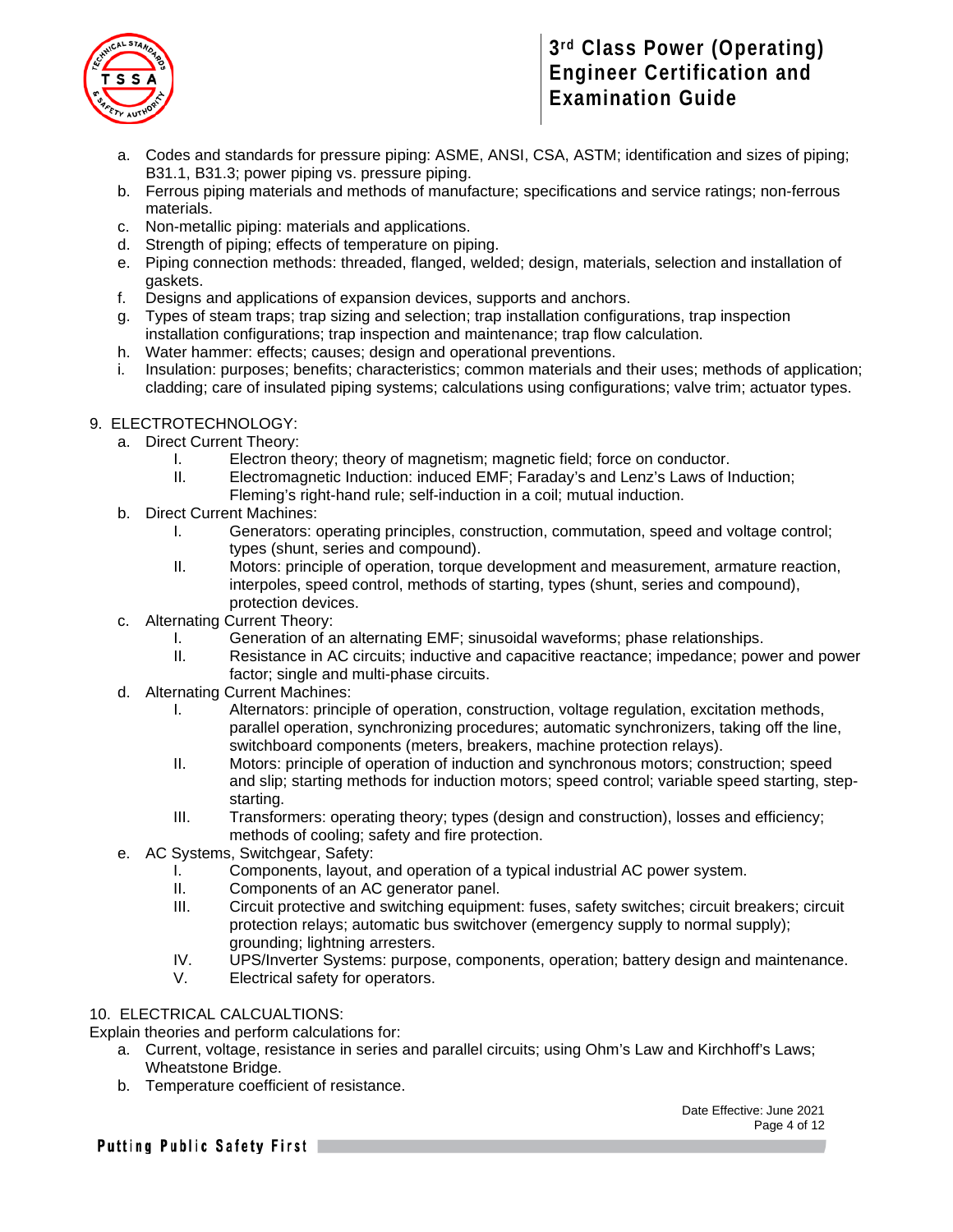

- c. Work, energy, power: relationship between electrical, mechanical and heat units.
- d. Sinusoidal Wave Forms: maximum, average and root mean square root values; frequency; phase.
- e. AC Circuits: inductive reactance, capacitive reactance, impedance, KVA; power factor.
- f. Relationship between poles, frequency, speed for AC machines.
- g. Transformer calculations; step up and step down.

#### 11. CONTROL INSTRUMENTATION:

- a. Control loops and strategies:
	- I. Applications of pneumatic, electric and electronic (digital) control systems; components and operation of typical control loops.
	- II. Ch-off, proportional, reset, derivative control strategies.<br>III. Feed forward, feedback, cascade, ratio, split-range, sel
	- III. Feed forward, feedback, cascade, ratio, split-range, select control.<br>IV. Alarm and shutdown functions in a control loop: operator interfaces
	- Alarm and shutdown functions in a control loop; operator interfaces with control loops
- b. Instrument and Control Devices: design and principles of common temperature, pressure, flow, and level instruments.
- c. Distributed and Logic Control Systems:
	- I. Components, layout, functions of distributed control system.
	- II. DCS operator interface components; trending; data logging; alarms and shut-downs.
	- III. Programmable logic controllers: purpose, design, components; applications; ladder diagrams.
	- IV. Supervisory control and data acquisition systems (SCADA) as used in process control: purpose and general functions.

#### 12. INDUSTRIAL SAFETY AND FIRE PROTECTION:

- a. Safety Management Programs
	- I. Introduction to OH&S Acts in general<br>II Workplace OH&S Programs: setting u
	- Workplace OH&S Programs: setting up a program; purpose and interaction with WCB; company and employee responsibilities; typical components of an OH&S program: safety committees, hazard identification, incident investigation, personal safety equipment; work permit systems (equipment lock-out, confined space entry, hot and cold work, excavations); WHMIS (overview); emergency response plans.
- b. Fire Protection Systems<br>I. Classes of fi
	- I. Classes of fire; extinguishing methods.<br>II. Components and operation of industria
	- II. Components and operation of industrial fire detection and alarm system.<br>III. Sprinkler systems (dry and wet stand): pre-action and deluge: design and
	- III. Sprinkler systems (dry and wet stand); pre-action and deluge; design and operation.<br>IV. Fixed fire systems: firewater pump. loops. hydrants: vessel deluge system: foam sys
	- Fixed fire systems: firewater pump, loops, hydrants; vessel deluge system; foam systems.
	- V. Industrial fire response.

### **3B-1**

13. BOILERS:

- a. Boiler Classification
	- I. Definitions and designs of typical Watertube Boilers:<br>II. Multi-drum bent tube: D. A. O configurations: packag
	- Multi-drum bent tube; D, A, O configurations; packaged, once-through, forced circulation, critical vs. super-critical boilers.
	- III. Special Boiler Designs; describe the design, components and operation of the following designs:
	- IV. Fluidized bed boilers, heat recovery steam generators (HRSG), black liquor boilers, waste heat boilers, refuse boilers, Bio-mass, high-pressure/high-temperature hot water boilers.
- b. Boiler Construction
	- I. Designs, fabrication, construction methods, and Code requirements for: shells, drums, tubes (include attachment methods), nozzles; headers; handholes/manholes.
	- II. Field assembly of a large watertube boiler.<br>III. Boiler metals applications and purpose.
	- Boiler metals applications and purpose.

Date Effective: June 2021 Page 5 of 12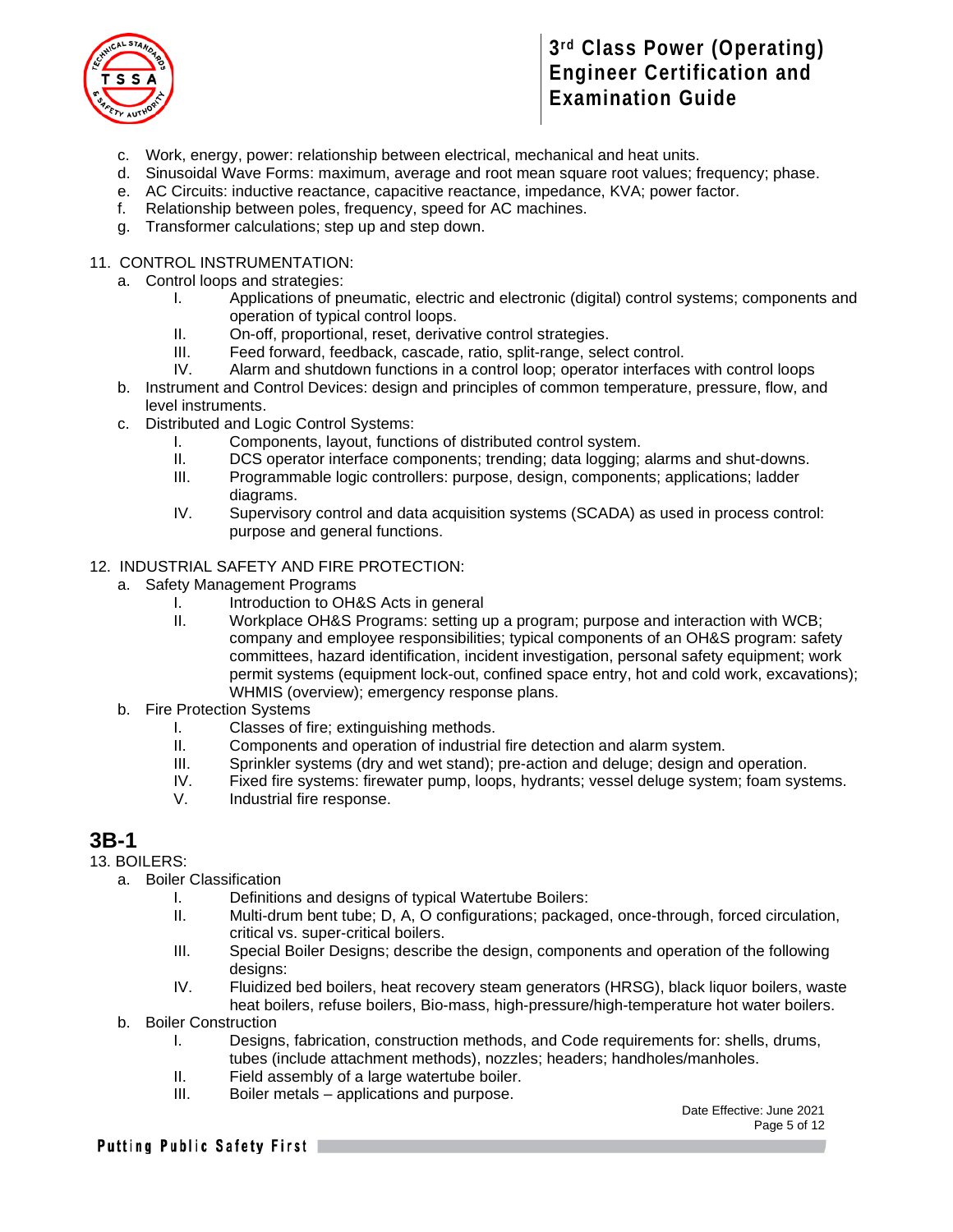

- c. Boiler Heat Transfer Components
	- I. Watertube boiler settings (brickwork and refractory) baffles; integral furnace designs and waterwalls; studded tubes; water-cooled walls; fin-tube, tangent-tube; flat-stud tube.
	- II. Superheaters: primary, secondary, convection, radiant, integral, and separately-fired; operating characteristics.
	- III. Reheater designs
	- IV. Economizers: integral and separate; tube styles, advantages/disadvantages.
	- V. Air Heaters: plate, tubular, rotary regenerative designs; heater corrosion control; advantages/disadvantages.
	- VI. Sootblowers: stationary and retractable, locations, shot cleaning.
- d. High Pressure Boiler Fittings
	- I. Design, installation/location, operation, testing and Code requirements for each of the following boiler fittings:
		- i. Water columns and gauge glasses; types of remote level indicators; illumination; safety shut-off.
		- ii. Safety valves; setting.
		- iii. Low-water fuel cut-offs; float and probe designs.
		- iv. Steam outlet fittings and non-return designs.
		- v. Pressure gauges; feedwater connections; vents; and blowdown valve designs; blowdown procedures; blowdown tank.
		- vi. Drum Internals: baffles, scrubbers, separators, driers, piping circulation and separation of steam and water
- e. Fuel, Draft, and Flue Gas Systems
	- I. Coal firing equipment: mechanical, underfeed, crossfeed and overfeed stokers; pulverizers impact, ball, ball-race and bowl mills; burner and furnace designs – turbulent vertical, tangential, cyclone; coal feed systems; ash handling systems – hydro and air, bottom ash.
	- II. Oil burning equipment: oil burner designs steam, oil and mechanical atomizing; components of large oil burner systems; start-up/shut-down of large oil burners; cleaning and maintenance.
	- III. Gas burning equipment: burner designs spud, multi-spud and ring; burner gas supply system; start-up sequence for gas burner; high-efficiency, low NO<sub>x</sub> burners.
	- IV. Draft equipment: natural, forced, induced, balanced draft; draft fan designs, control methods; fan performance curves; draft measurement; windbox and air louvers; primary and secondary air.
	- V. Flue gas clean-up methods and equipment: precipitators, filters, ash handling systems; SO2 recovery systems.
- f. Boiler Operation and Maintenance
	- I. Manual start-up and shut-down procedure for large, industrial boilers.
	- II. Initial start-up (commissioning) of a new boiler.
	- III. Routine and emergency operations.
	- IV. Causes and prevention of boiler furnace and pressure explosions.<br>V. Chemical and mechanical boiler cleaning methods: boiling out
	- Chemical and mechanical boiler cleaning methods; boiling out.
	- VI. Methods of cleaning and preparing a boiler for inspection.
	- VII. Inspection: fire and water sides; safety.<br>VIII. Hydrostatic test.
	- Hydrostatic test.
- 14. BOILER CONTROL SYSTEMS:
	- a. Boiler Water Level Control: components, purpose and operation of single-element, two-element, and three-element control systems; explain swell and shrinkage.
	- b. Combustion control:
		- I. Design and operation of each of the following combustion control systems: direct pressure control of fuel and air, steam flow – air flow control, fuel flow – air flow control, air flow- fuel flow, multi-element control.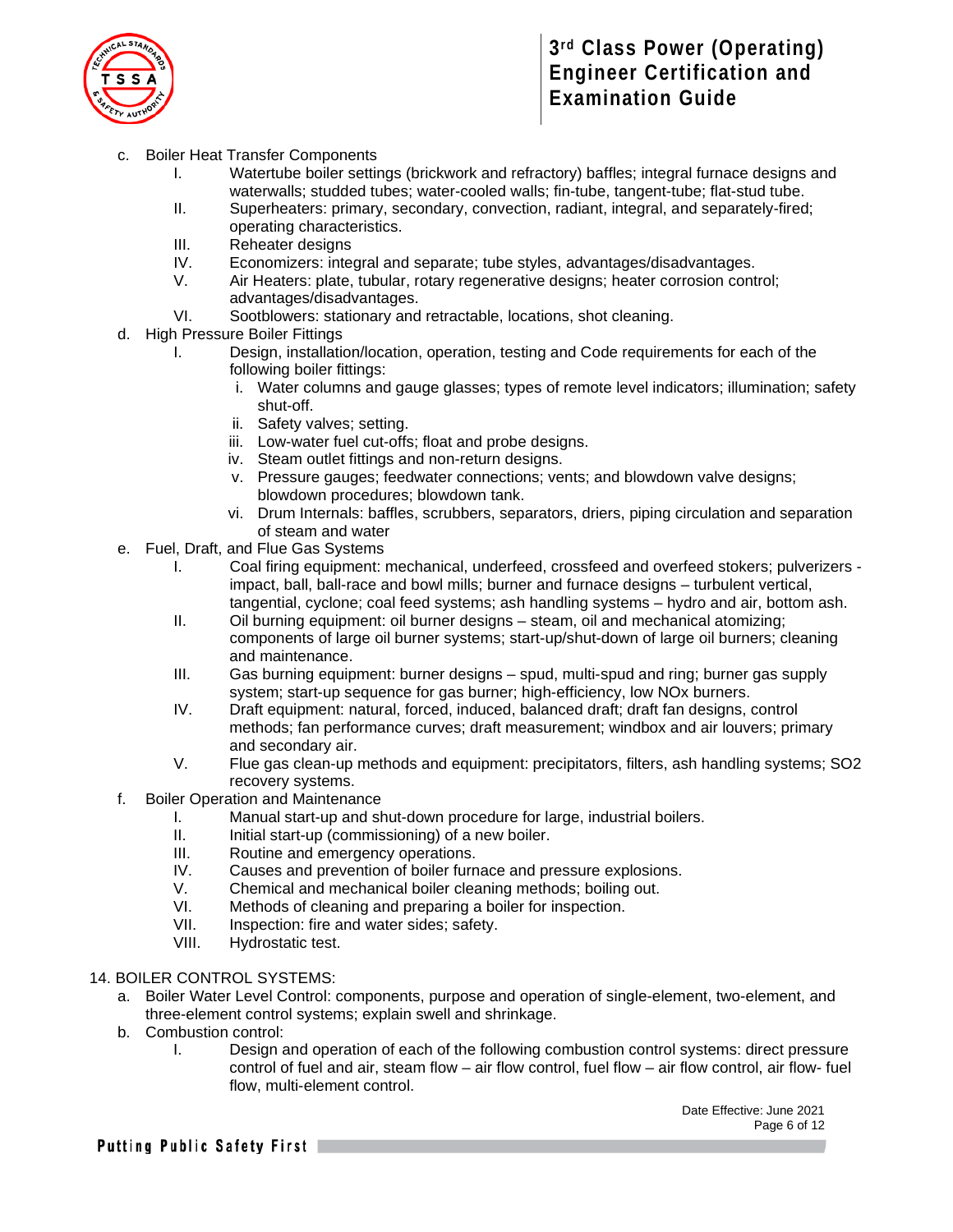

- II. Safety devices and interlocks.
- III. Flame failure detection: continuous, intermittent, interrupted pilots; photo-electric cells.<br>IV. Automatic, programmed boiler start-up and shut-down sequence
- Automatic, programmed boiler start-up and shut-down sequence.
- c. Steam temperature control:
	- I. desuperheating control, attemperation, gas recirculation, gas bypass, tilting burners.

#### 15. FEEDWATER TREATMENT:

- a. Feedwater impurities and their effects on boiler operation.
- b. External, feedwater treatment: explain the purpose, physical and/or chemical operating principles, system/equipment design and operation for each of the following: settling, coagulation and filtering, hot and cold lime-soda softening, hot phosphate softening, sodium and hydrogen zeolite softening, demineralization, dealkalization, mechanical deaeration, evaporation (multi-effect evaporators), reverse osmosis.
- c. Internal Boiler Water Treatment:
	- I. Causes, effects and controls for boiler internal water problems.
	- II. PH control magnetite layers, acidic and caustic corrosion.
	- III. Sludge conditioning and dispersion; modern sludge dispersants.<br>IV. Chemical deaeration oxygen corrosion: sulphite programs: hyd
	- Chemical deaeration oxygen corrosion; sulphite programs; hydrazine.
	- V. Carryover priming, misting, foaming.
	- VI. Dissolved solids blowdown control; conductance; simple and heat recovery blowdown systems; automatic blowdown systems.
	- VII. Return line corrosion neutralizing and filming amines.
	- VIII. Scale control phosphate and chelate programs.
- d. Chemical feed systems: shot and continuous feed systems; chemical feed pumps.
- e. Feedwater and boiler water testing methods: automatic sampling systems and monitors; boiler and steam system parameters and test locations.

#### 16. PUMPS:

- a. Theory of pumping: define and explain pump head terms, perform pump head and pressure calculations, explain cavitation.
- b. Reciprocating pumps: pump drivers; single and double-acting designs; plunger type; diaphragm type; pump protection.
- c. Centrifugal pumps:
	- I. Classification and principles of operation for volute, diffuser and turbine pumps; axial and mixed flow.
	- II. Construction and components: single and multi-stage; impeller types; wear rings; shaft sealing arrangements – stuffing box, lantern ring, mechanical seals; balance disc; drum; opposed impellers.
	- III. Operation: starting and stopping, priming
	- IV. Typical pump installation; auto-recycle valve
- d. Rotary pumps: design and operation of gear, lobe, screw.

#### 17. WELDING PROCEDURES AND INSPECTION:

- a. Welding Processes (overview): describe and state where each of these processes would be used metal arc, shielded arc, submerged arc, gas (TIG), MIG.
- b. Electrodes: classification, types and uses; where and why each would be used.
- c. Fabrication and repairs: weld preparation; preheating, performing a boiler tube repair, postweld heat treatment (stress relieving).
- d. Causes and effects of common weld defects.
- e. Weld inspection procedures: non-destructive examination techniques; destructive examination techniques.
- f. Welding Procedure and Welder's Performance Qualifications per ASME Code, Sect. 9.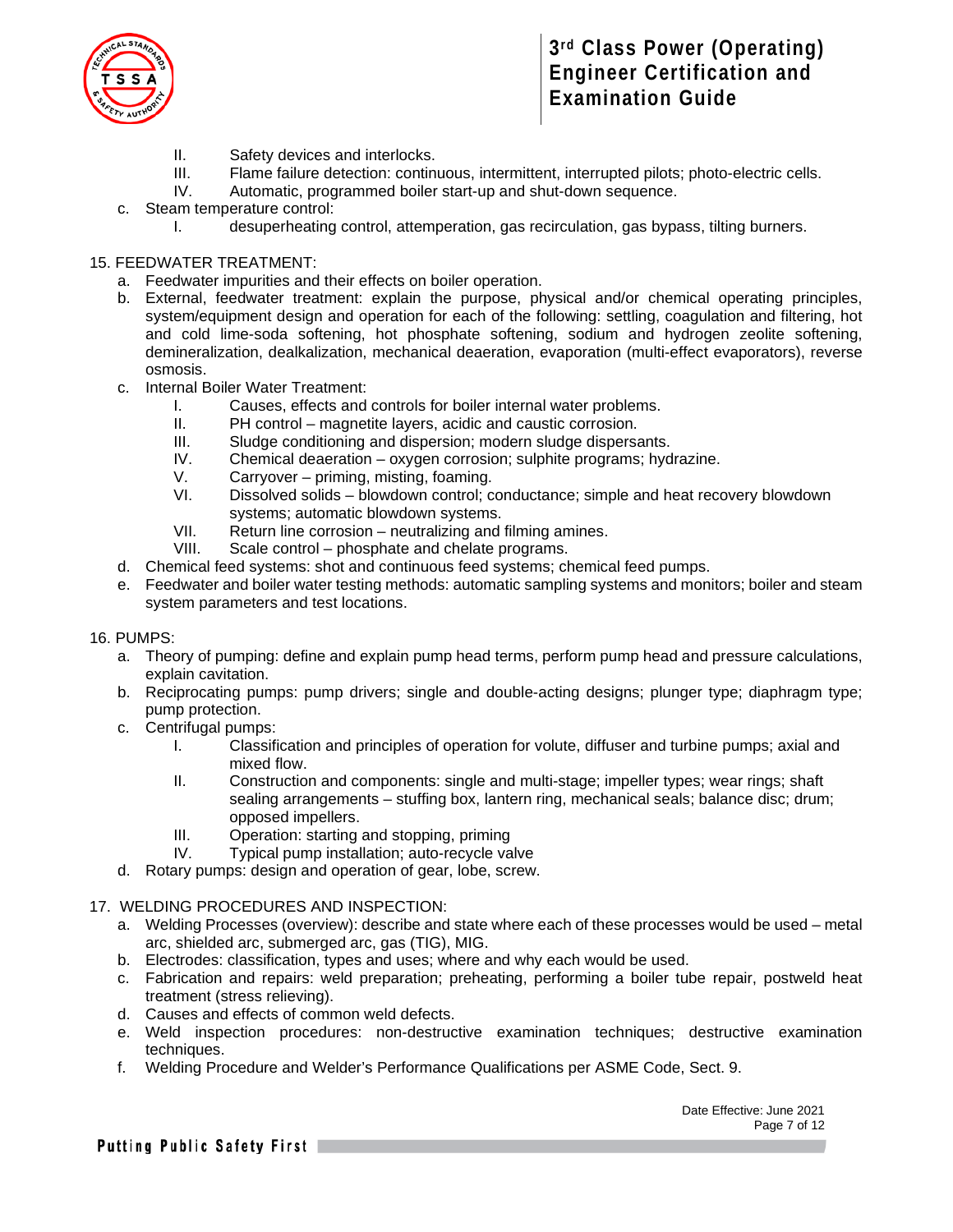

18. PRESSURE VESSELS:

- a. Explain design, construction, operation and repair regulation of pressure vessels, including stamping and nameplate details.
- b. Head, nozzle, manway designs.
- c. Loads and stresses on pressure vessels.
- d. Typical components/fittings on a pressure vessel.
- e. Safe operating and maintenance consideration, including hydro and pneumatic testing; inspection.

### **3B-2**

19. PRIME MOVERS:

- a. Steam Turbines:
	- I. Impulse and reaction principles; nozzles; blade shapes.<br>II. Turbine arrangements, staging and compounding: princ
	- Turbine arrangements, staging and compounding: principles and p-v diagrams for pressure, velocity, and pressure-velocity compounding.
	- III. Turbine components: purpose, design, operation of the following: casings, disc and drum rotors, dummy pistons, journal and thrust bearings, barring gear, blade and shaft sealing glands, couplings, interceptor valves on reheat turbines.
	- IV. Explain purpose and arrangements of condensing, bleeder, topping, extraction, cross and tandem compounded turbines.
	- V. Turbine governor types; speed-sensitive, pressure-sensitive, nozzle, throttle, bypass, mechanical, mechanical hydraulic, electronic-hydraulic; droop and isochronous operation.
	- VI. Starting up and shutting down condensing and extraction turbines.
	- VII. Steam turbine condensers: types, air-cooled, water-cooled, Panier style; condenser auxiliaries; condenser operation; feedwater heater system.
	- b. Gas Turbines:
		- I. Applications, advantages and disadvantages of gas turbines.
		- II. Basic cycle and improvements: open and closed cycles defined, regeneration, dual shaft arrangement, intercooling and reheating, typical gas turbine operating parameters and efficiency, combined steam and gas turbine cycles.
		- III. Main gas turbine components: radial and axial compressors, combustor arrangements and operation, turbine rotor designs.
		- IV. Gas turbine support systems: fuel supply systems; lubrication; barring gear; steam injection; intake and exhaust components.
		- V. Supervisory, protective, and control systems.
		- VI. Starting and stopping procedures and sequences; turbine washing.
	- c. Internal Combustion Engines:
		- I. Gasoline engines: spark ignition defined, two-stroke cycle, four-stroke cycle, carburetion; carburetor design and operation, spark ignition components, fuel injection.
		- II. Diesel engines: compression ignition defined, two-stroke cycle, four-stroke cycle, scavenging, fuel injection; fuel injectors; purpose and design of the major mechanical/structural components of a diesel engine; starting and maintenance procedures.
		- III. Engine support systems: fuel systems, lubrication, governing, starting systems and
		- methods, magneto system, cooling systems, supercharging and turbo-charging. IV. Thermodynamic heat engine cycles: explain the Otto, Diesel, and Brayton cycles.
- 20. COGENERATION:
	- a. Purpose, advantages, components or cogeneration systems; simple and combined cycle, using gas turbines and internal combustion engines; single and dual shaft arrangements; control strategies and components; environmental considerations; heat recovery boilers and water heaters; operating procedures; typical industrial cogeneration applications.

#### 21. COMPRESSORS:

a. Theory of Compression:

Date Effective: June 2021 Page 8 of 12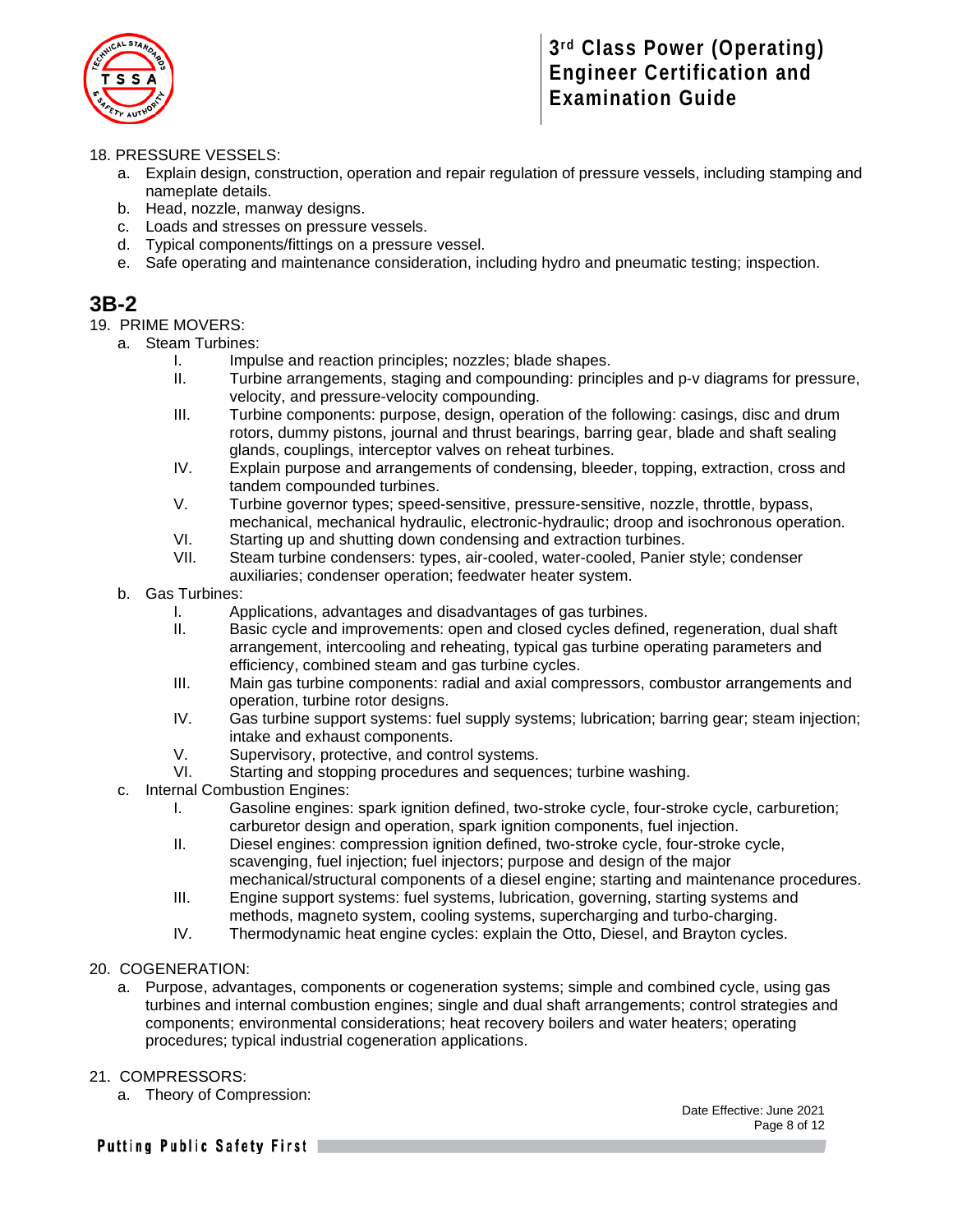

- I. Adiabatic and isothermal compression; pressure volume relationships; compression ratio, capacity, multi-staging; effect of altitude and moisture.
- II. Applications for compression, including air and gas.
- b. Positive Displacement Compressors:
	- I. Reciprocating compressors: clearance volume; indicator diagrams; calculations for displacement and volumetric efficiency.
	- II. Free piston compressor.
	- III. Rotary compressors: sliding vane, lobe, and screw types (industrial screw type in detail, including control panel).
- c. Dynamic Compressors:
	- I. Design and operation of centrifugal and axial flow compressors; application as blowers.<br>II. Compressor surge: causes and prevention: P-V curve: surge line, anti-surge system and
	- Compressor surge: causes and prevention; P-V curve; surge line, anti-surge system and control.
- d. Starting and stopping procedures for positive displacement and dynamic compressors
- e. Compressor Auxiliaries:
	- I. Intercoolers/aftercoolers; moisture separators.
	- II. Compressor control systems and devices: start and stop, variable and constant speed; safety devices.
	- III. Lubrication: internal and external.
	- IV. Compressor installation and piping layouts
- f. Compressed Air System Components:
	- I. Typical system layout; air receivers (wet and dry) fittings and operation; filters.
	- II. Air dryers: system design, flows, operation; dewpoint monitoring.
- 22. REFRIGERATION:
	- a. Refrigerant classifications, properties, characteristics.
	- b. Compression Systems:
		- I. Principle of compression refrigeration; typical system temperatures and pressures for simple refrigeration systems.
		- II. Multi-stage systems: 2-stage with duplex compressors; 2-stage with booster compressor; low temperature multi-stage.
		- III. Direct vs. indirect systems.<br>IV. Typical refrigeration applica
		- Typical refrigeration applications.
	- c. Absorption System: ammonia absorption system description and operating parameters.
	- d. Refrigeration System Auxiliaries:
		- I. System controls: expansion valves, low-side float, high-side float, capillary tube.
		- II. Compressor controls: temperature and pressure-actuated.
		- III. Condenser cooling water control.
		- IV. Safety devices and controls: pressure relief devices, high-pressure cut-out, low-pressure lube oil cut-out
	- e. CSA B52 Regulations: overview of the code for the safe operation, installation and repair of refrigeration equipment.
	- f. System Operation: Leak testing, charging, purging, troubleshooting (condenser, regulator, refrigerant strength, compressor discharge temperature); effects of moisture in system; effects of oil in the refrigerant; oil removal using oil separators, oil traps, oil still; operating and maintaining brine systems.

#### 23. SPECIAL INDUSTRIAL EQUIPMENT:

- a. Describe the general applications, designs, components, operation for the following:
	- I. Heat Exchangers: double pipe designs; shell-and-tube configurations, head designs, reboiler and feedwater heater fittings; plate frame; overhead aerial coolers; aerial steam condensers, including operation and control.
	- II. Cooling Towers: natural draft; atmospheric; hyperbolic; mechanical draft designs; operation and control.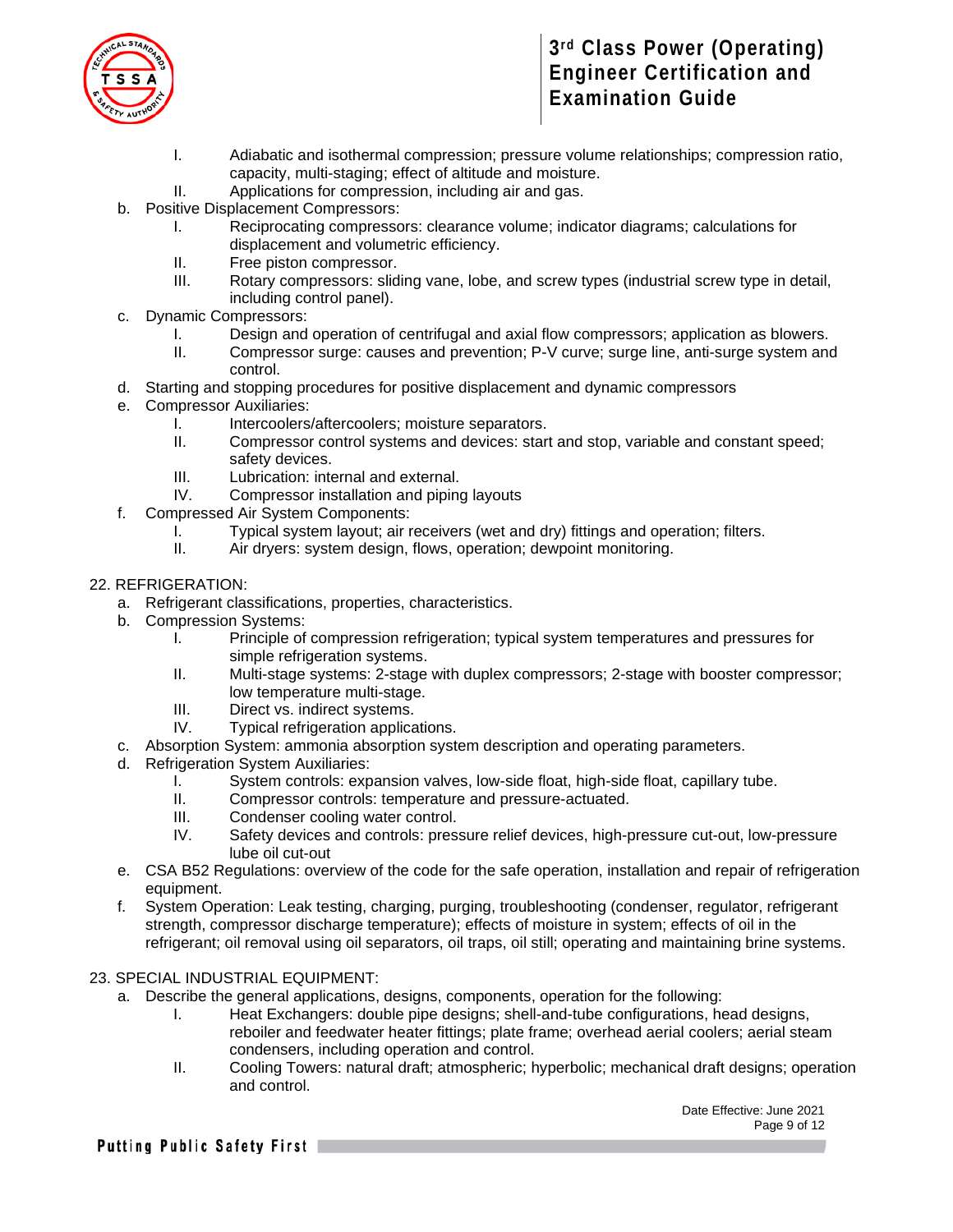

III. Fired Heaters: multi-burner vertical designs; burner components and styles; fuel supply and control; interlocks and safety devices; indirect-fired heaters; horizontal designs; start-up and shutdown procedures.

#### 24. WASTEWATER TREATMENT:

- a. Purpose of WWT; typical wastewater pollutants and systems.
- b. Theory and equipment for specific treatment process: removal of suspended solids (screening, floatation, sedimentation); removal of colloidal solids (chemical coagulation, flocculation, clarification); biological treatment (activated sludge, rotating biological contactors, trickling filters).
- c. Operating parameters, controls and tests: nutrients, BOD, COD, pH, settleability.
- d. Safety in wastewater treatment plants.

#### 25. PLANT MAINTENANCE AND ADMINISTRATION:

Explain the purpose, typical design and administration of the following plant functions:

- a. Communication and accountability structures.
- b. Scheduled and preventative maintenance programs.
- c. Record keeping; logbooks; logsheets.
- d. Project control; critical path (applied to a complete boiler turnaround, as an example).
- e. Operating standards and procedures.
- f. Training and development practices; job skill profiles.
- g. Environmental practices and supervision.

### **Certification Information**

#### **Qualifying Experience Time:**

Qualifying experience time served shall be in a plant that is attended by an Operating Engineer or an unattended plant supervised by an Operating Engineer/Operator. Please refer to Table 8 of the Operating Engineers Regulation for plant rating/capacity, Table 8 in the Director's Order, or the Alternate Table 8 in the Minister's Order.

- The practical operating training requirement for third-class certification is **1,920 hours** as a chief operating engineer in a fourth-class plant; or **1,920 hours** as a fourth-class operating engineer in a third-class, second-class or first-class plant.
- The practical operating time requirement for third-class certification is **160 hours** for candidates who have successfully completed a full-time TSSA "approved-for-time-reduction" third-class Operating Engineer program.
- The certification process will require a minimum of 33% Qualifying Experience Time in the operation of boilers at a registered plant. There will be a maximum of 33% of experience permitted on the maintenance of regulated equipment, and the remainder of the experience requirements can be any combination of the technologies.

#### **Qualifying Experience attained in a Canadian Jurisdiction outside Ontario**

Qualifying experience time toward Operating/Power Engineering attained in a Canadian jurisdiction outside Ontario must be attained in the operation and management of boilers at least of the type and capacities indicated in Table 3 of the Operating Engineers Regulation, Ontario Regulation 219/01. The following information must be demonstrated to TSSA in a request for certification:

• A letter addressed to the candidate, on company letterhead and signed by the Chief Operating/Power Engineer, indicating the number of boilers trained on, the boiler types, boiler manufacturer, boiler(s) pressure, capacities in Kilowatts or Boiler Horsepower and when the experience was gained (dates). The Chief Operating/Power Engineer must indicate their certificate number and classification, as well as their formal position and contact information (i.e. telephone number, email address, etc.).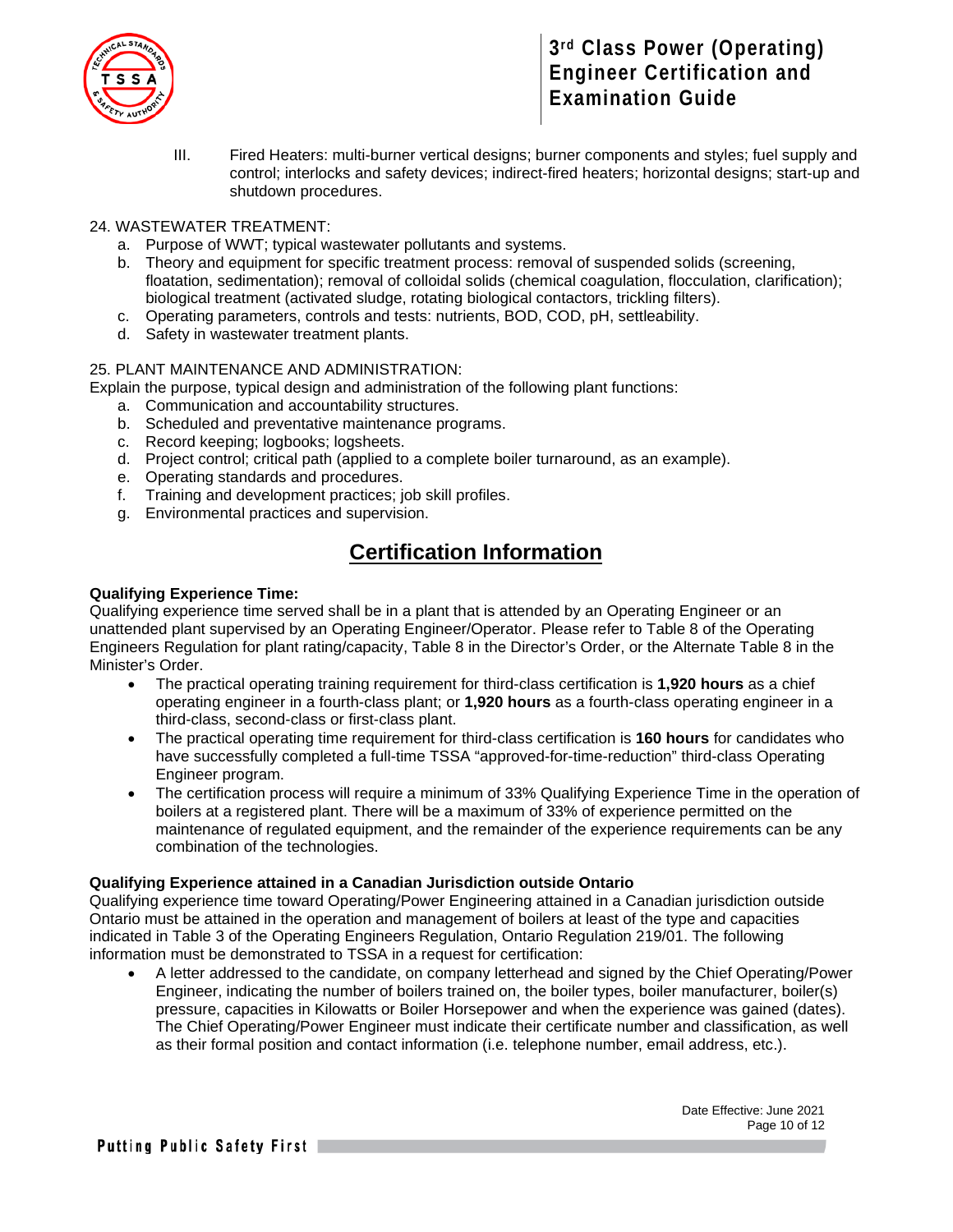

# **Training Providers**

As a convenience for students, TSSA has compiled a list of organizations, and/or institutions currently offering 'TSSA Approved for Time Reduction', training. The list can be found in the 'Operating Engineer section', of our TSSA Corporate website located at [www.tssa.org.](http://www.tssa.org/)

It is recommended that before undertaking examinations, the candidate complete a Third-Class Power Engineering Course offered through a recognized Technical Institute or Training Provider.

Note: The process for 'TSSA approval' began in December of 2001. Trainers who are successful in obtaining TSSA approval to offer "practical-time-reduction-training" will be identified accordingly by being listed on TSSA's Training Providers list.

### **Examination Information**

There are four (4) multiple choice examinations that must be written that are  $3\frac{1}{2}$  hours in duration.

• The 3A-1, 3A-2, 3B-1, 3B-2 examinations consist of 150 multiple choice questions.

The minimum passing mark for each examination is 65%, rewrites are allowed after 60 days.

Note: effective June 14, 2021, Operating Engineers/Operators will have the option to pursue exams and meet the experience requirements concurrently or at their own pace.

When answering examination questions on the scantron sheet provided, the candidate must use a pencil and shade in the "bubble" completely. Should candidates not complete the scantron application correctly, they will be advised that there could be a delay in processing or a grade of zero (0) assigned to them.

Examinations may be written at either a Ministry of Labour, Training and Skills Development exam centre or at a TSSA approved examination centre. To locate nearest centre, refer to "Register for an Exam" listing at [www.tssa.org.](http://www.tssa.org/)

Examination security will be strictly enforced. The examination administrator or invigilator reserves the right to revoke an examination at any time if the examination candidate is found to be in violation of the TSSA examination or Ministry of Training, Colleges and Universities procedures. The examination candidate will be subject to further investigation, which may result in the revocation of an authorization or restrictions may be applied to all future examinations.

**Important: Candidates for any class of certification as an Operating Engineer or Operator who have passed the required examinations, or any parts thereof, MUST obtain their certificate of qualification within five (5) years of such passing or re-writing of the examination will be required.** 

### **Suggested Study Materials**

It is recommended that the candidate becomes familiar with the publications listed in the Reference Material for Power Engineering Students and Examination Candidates, listed below:

- **Technical Standards & Safety Act** and the **Operating Engineers Regulation and Directors Orders** are posted on the TSSA website [www.tssa.org](http://www.tssa.org/) and can be printed for your studies.
- **'3rd class Power Engineering'** available from PanGlobal Publishing
- **Reed's Marine Engineering Series**

Date Effective: June 2021 Page 11 of 12